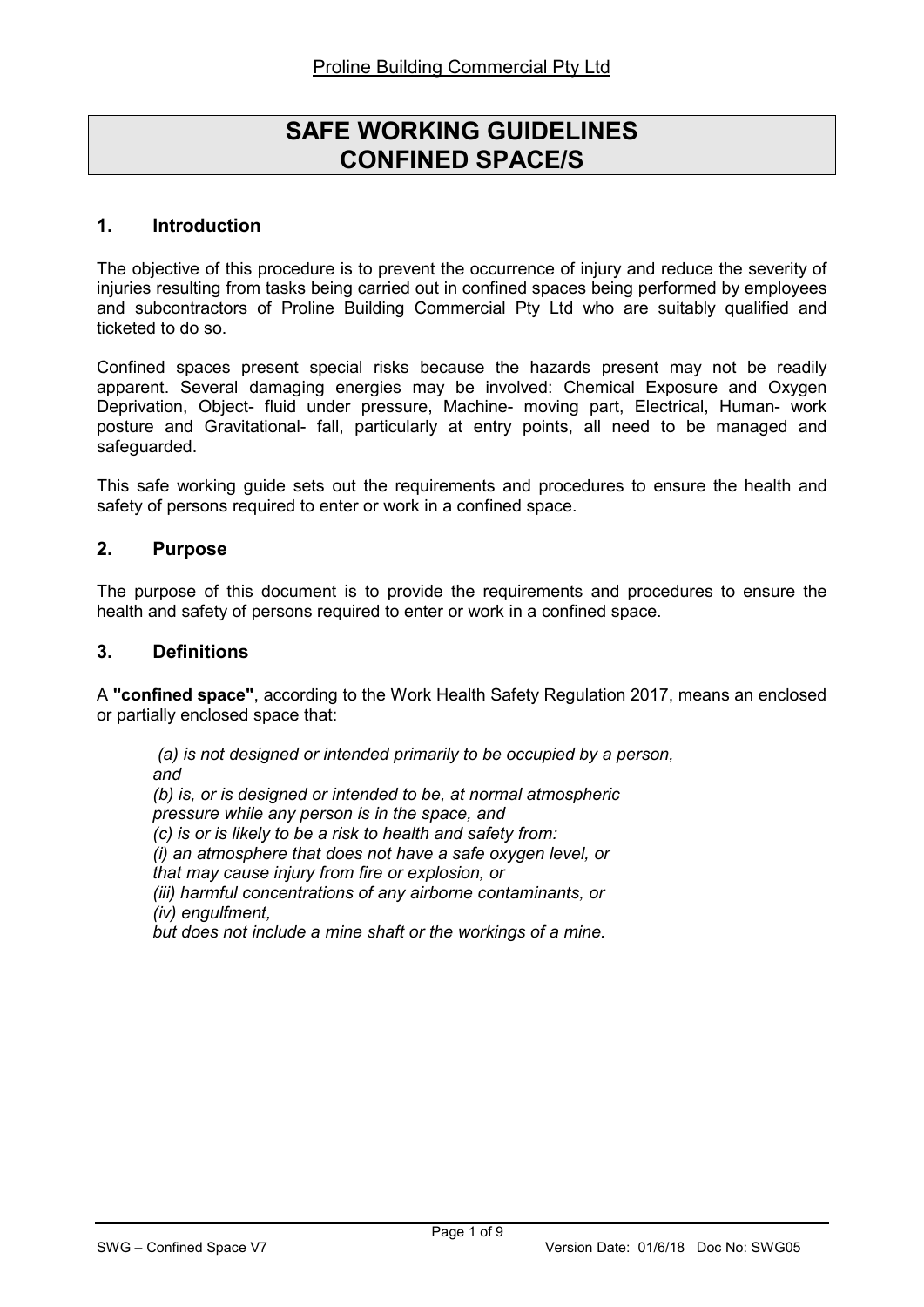# What is a confined Space?

# (Obtained from the Confined Space Code of Practice 2014)

|                                                                                     |                                                            | <b>Confined space criteria</b>                                                           |                                                                                                                                             |                                                                  |                                 |                                       | <b>Confined</b><br>space?                    |
|-------------------------------------------------------------------------------------|------------------------------------------------------------|------------------------------------------------------------------------------------------|---------------------------------------------------------------------------------------------------------------------------------------------|------------------------------------------------------------------|---------------------------------|---------------------------------------|----------------------------------------------|
| Description of the<br>space and activity                                            | A                                                          | B                                                                                        | $\mathsf{C}$                                                                                                                                | D                                                                |                                 |                                       | If the<br>answer<br>to A, B,                 |
|                                                                                     | Is the<br>space<br>enclosed<br>or<br>partially<br>enclosed | Is the<br>space not<br>designed<br>or<br>intended<br>to be<br>occupied<br>by a<br>person | Is the<br>space<br>designed<br>or intended<br>to be, at<br>normal<br>atmosp-<br>heric<br>pressure<br>while any<br>person is in<br>the space | Does the space present a risk<br>from:                           |                                 | C and at<br>least one<br>of D is yes, |                                              |
|                                                                                     |                                                            |                                                                                          |                                                                                                                                             | Harmful<br>airborne<br>or<br>flamm-<br>able<br>contam-<br>inants | An<br>unsafe<br>oxygen<br>level | Engulf-<br>ment                       | then the<br>space is a<br>confined<br>space. |
| Sewer with access<br>via a vertical ladder                                          | $\checkmark$                                               | $\checkmark$                                                                             | $\checkmark$                                                                                                                                | $\checkmark$                                                     | $\checkmark$                    | $\checkmark$                          | Yes                                          |
| Dislodging grain<br>from a silo with sole<br>access through a<br>manhole at the top | $\checkmark$                                               | $\checkmark$                                                                             | $\checkmark$                                                                                                                                | $\checkmark$                                                     | $\boldsymbol{\mathsf{x}}$       | $\checkmark$                          | Yes                                          |
| Cleaning spilled<br>cadmium pigment<br>powder in a<br>shipping container            | $\checkmark$                                               | $\checkmark$                                                                             | $\checkmark$                                                                                                                                | $\checkmark$                                                     | $\boldsymbol{\mathsf{x}}$       | $\boldsymbol{\mathsf{x}}$             | Yes                                          |
| Inspecting a fuel<br>tank in the wing of<br>an aircraft                             | $\checkmark$                                               | $\checkmark$                                                                             | $\checkmark$                                                                                                                                | $\checkmark$                                                     | $\boldsymbol{\mathsf{x}}$       | $\boldsymbol{\mathsf{x}}$             | Yes                                          |
| Dislodging a sludge<br>blockage in a drain<br>pit                                   | $\checkmark$                                               | $\checkmark$                                                                             | $\checkmark$                                                                                                                                | $\checkmark$                                                     | $\checkmark$                    | $\checkmark$                          | Yes                                          |
| Internal inspection<br>of a new, clean<br>tank prior to<br>commissioning            | $\checkmark$                                               | $\checkmark$                                                                             | $\checkmark$                                                                                                                                | $\boldsymbol{\mathsf{x}}$                                        | $\boldsymbol{\mathsf{x}}$       | $\boldsymbol{\mathsf{x}}$             | <b>No</b>                                    |
| Internal inspection<br>of an empty cement<br>silo through a door<br>at ground level | $\checkmark$                                               | $\boldsymbol{\mathsf{x}}$                                                                | $\checkmark$                                                                                                                                | $\boldsymbol{\mathsf{x}}$                                        | $\boldsymbol{\mathsf{x}}$       | $\boldsymbol{\mathsf{x}}$             | <b>No</b>                                    |
| Stocktake using an<br>LPG forklift in a fruit<br>cool store                         | $\checkmark$                                               | $\boldsymbol{\mathsf{x}}$                                                                | $\checkmark$                                                                                                                                | $\checkmark$                                                     | ×                               | ×                                     | <b>No</b>                                    |
| Installing insulation<br>in a roof cavity                                           | $\checkmark$                                               | $\checkmark$                                                                             | $\checkmark$                                                                                                                                | ×                                                                | ×                               | $\boldsymbol{\mathsf{x}}$             | <b>No</b>                                    |

# 4. Roles & Responsibilities

Project Managers/ Supervisors and Site Supervisor are responsible for the following:

- Identification, assessment, control and evaluation of confined space hazards;
- Ensuring only suitably qualified ticketed person/s carry out works in confined spaces;
- Ensure risk assessment and SWMS has been developed prior to issuing a confined space permit Doc No: OHS107.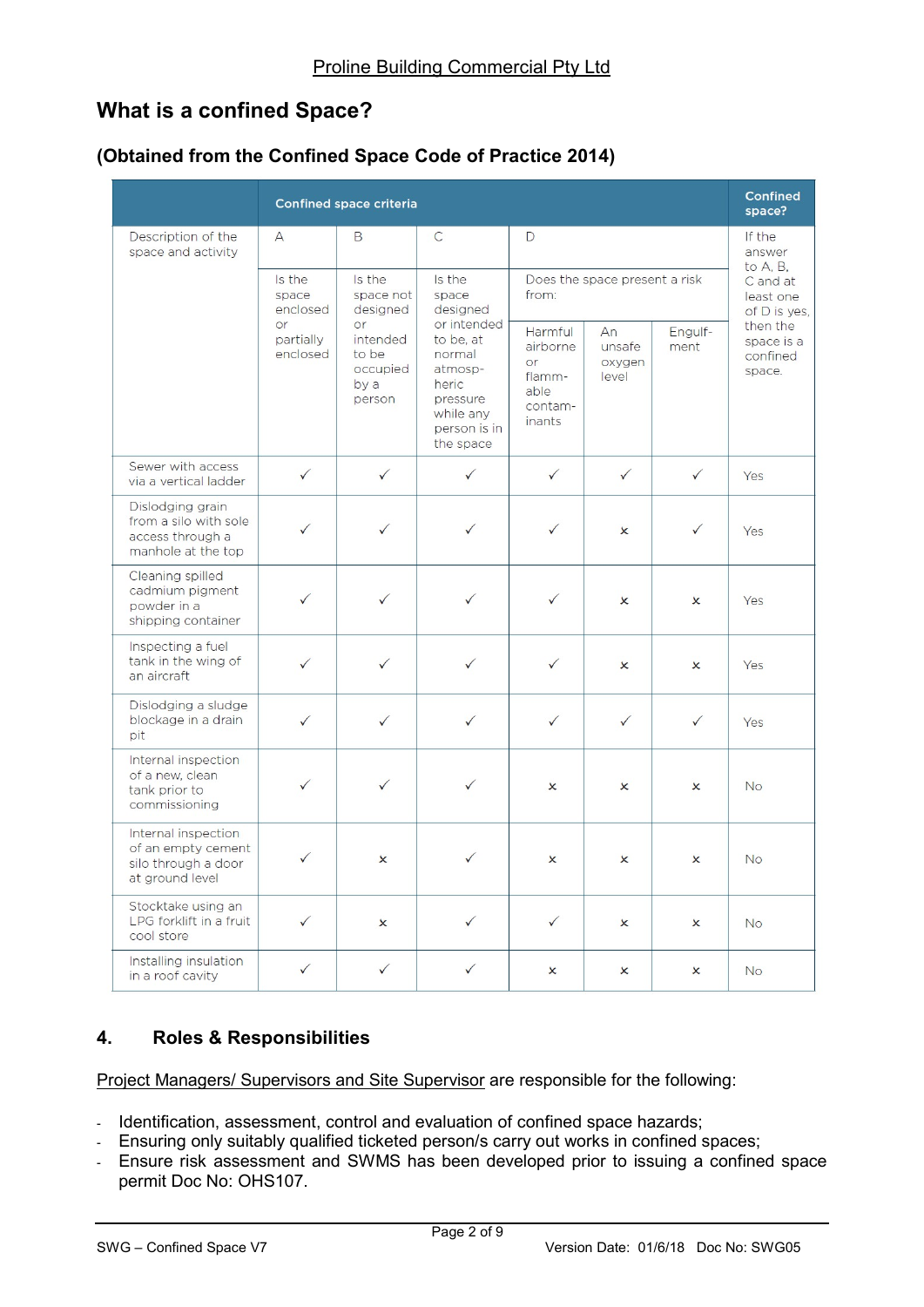Employees / subcontractors are responsible for the following:

- Ensure they do not carry out works in confined spaces, unless suitably qualified ticketed to do so and have obtained a confined space permit doc no: OHS107;
- Co-operate with Project Managers/Supervisors and Site Supervisor in implementing the confined spaces management controls;

## 5. Procedure

# 5.1 Planning – Design Out

During the design stage, consideration for designing out safety issues where possible should be considered and documented on Doc No: OHS054 Design Risk Assessment if applicable. The following should be considered during this review:

- Eliminate Confined spaces at the design stage wherever possible.
- minimise the need to enter a confined space
- minimise the risks to persons working in a confined space
- Access points to be of adequate size to permit rescue of persons

# 5.2 Risk Assessment

Failure to design out a confined space hazard, then a risk assessment shall be undertaken by a competent person before work associated with the confined space is carried out. The assessment shall be in writing and take into account at least the following:

- The nature and inherent hazards of the confined space
- Occupation or job/task of the person exposed
- The work required to be done, including the need to enter the confined space
- Duration and frequency of the person/s need to enter the confined space
- The range of methods by which the work can be done

# 5.3 Risk Control

It is the responsibility of all employees and subcontractors involved in the confined space hazard management process to ensure that they co-operate with control measures that are put in place by Proline. Risk Control is the means for minimizing or eliminates the identified risk and is carried out using the following heiarchary of control:

- Eliminate the risk by ceasing the hazardous component or activity
- Substitute a less harmful alternative hazard substance or process
- Isolate the hazard at source using engineering means
- Introduce administrative controls to minimize exposure
- Use of Personal Protective Equipment

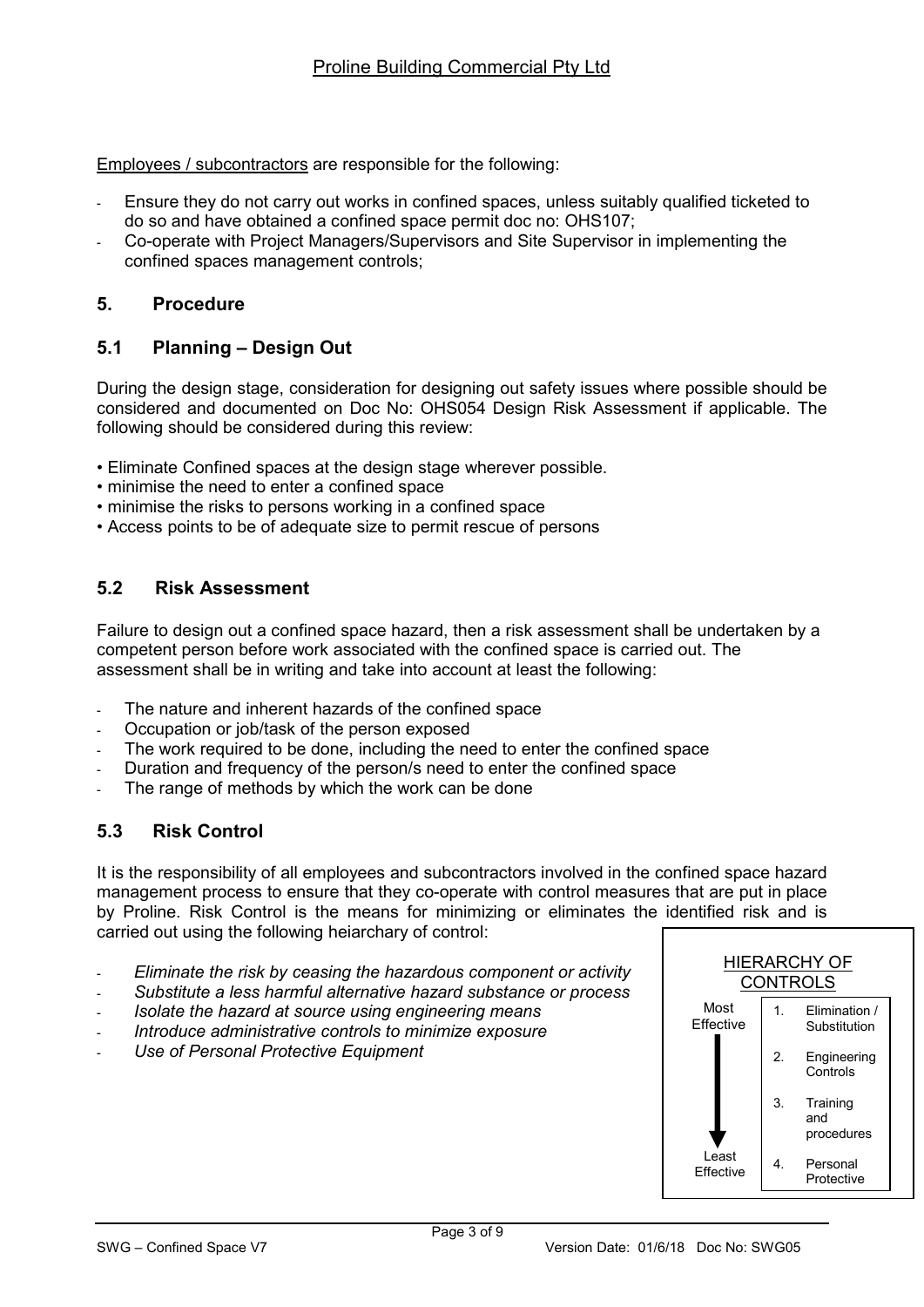# 5.4 Hazards Associated with Confined Space/s

## 5.4.1 Hazardous substances

Hazardous substances, including harmful atmospheric contaminants, may arise from the following sources:

- The substance stored or its by-products
- The operation performed in the confined
- The entry and accumulation of gases and liquids from adjacent plant or processes.
- The accumulation of exhaust gases from plant operating in or close to the confined space
- The entry of natural contaminants and gases into the confined space from the surrounding
- land, soil or strata.
- Atmospheric contaminants when sludge, slurry or other deposits are disturbed or when
- scale is removed
- Products of combustion.

## 5.4.2 Flammable contaminant

Two things make an atmosphere flammable:

- the oxygen in air; and
- flammable gas, vapour or dust in the proper mixture.

#### 5.4.3 Unsafe oxygen level

A deficiency or excess of oxygen; when oxygen exceeds 21% (what about when it's less than 19%), flammable materials will burn more violently if ignited.

## 5.4.4 Engulfment

Plunge into and be immersed in material; loose materials can crust or bridge over when a container of stored material is emptied from below leaving the top layer in place.

#### 5.4.5 Mechanical hazard

Exposure to the mechanical hazards associated with plant may result in entanglement, crushing, cutting, piercing or shearing of parts of a person's body. Examples of sources of mechanical hazards include plant such as augers, agitators, blenders, mixers, stirrers, and conveyors.

#### 5.4.6 Ignition hazards

Ignition hazards are usually associated with plant or processes either in the confined space or in the vicinity of the confined space.

## 5.4.7 Electrical hazards

From lines, cables, transformers, capacitors, relays, exposed terminals; and wet surfaces where electrical cables, leads and power tools are used.

## 5.4.8 Presence of, or uncontrolled introduction of, substances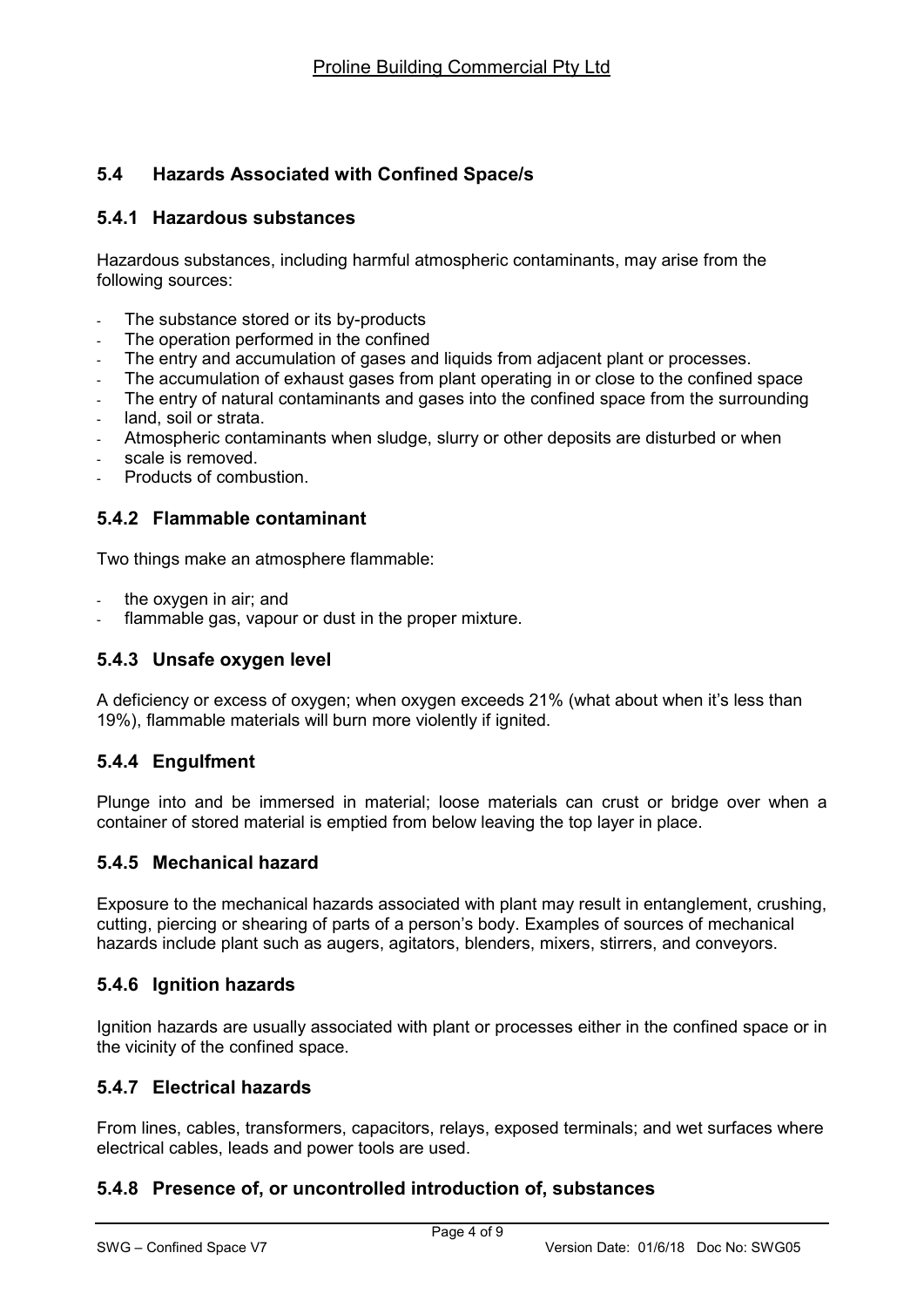Such as steam, water or other liquids, gases or solids may result in drowning, being overcome by fumes, engulfment, or other harm depending on the nature of the substance.

## 5.4.9 Noise

Excessive noise generated from the use of plant or equipment and the work method being utilized.

## 5.4.10 Manual Handling

Damaging human energy may exist in relation to the work to be carried out in the confined space or be exacerbated by physical constraints of the confined space. Additional hazards may arise from the use of PPE which restricts movement, grip and mobility.

## 5.4.11 Radiation

Sources of radiation include: lasers, welding flash, radio frequency (RF) and microwave energy, radioactive sources, isotopes and X-rays.

## 5.4.12 Temperature

Working in extreme temperatures may allow stress to develop. Heat stroke, heat exhaustion, and heat cramps are three types of heat stress disorders.

## 5.4.13 Environmental

- heat or cold stress arising from the work, process or conditions;
- wet or damp environments; and
- slips, trips and falls, arising from slippery surfaces.

# 5.4.14 Biological

There are many infectious diseases, which have the potential to be contracted from microbes during the course of work in confined spaces.

- Contact with fungi
- Exposure to mites viruses and bacteria- leptospirosis and E.coli is of particular concern for
- work in sewers.
- Insects, snakes and vermin

## 5.4.15 Traffic

Where confined space entry or exit points are located on walkways or roads the potential for persons to fall into the space may also exist.

## 5.4.16 Risks

Some of the risks associated with the presence of chemical or physical hazards in confined spaces include:

- loss of consciousness, injury or death due to the immediate effects of contaminants;
- fire or explosion from the ignition of flammable contaminants;
- asphyxiation resulting from oxygen deficiency;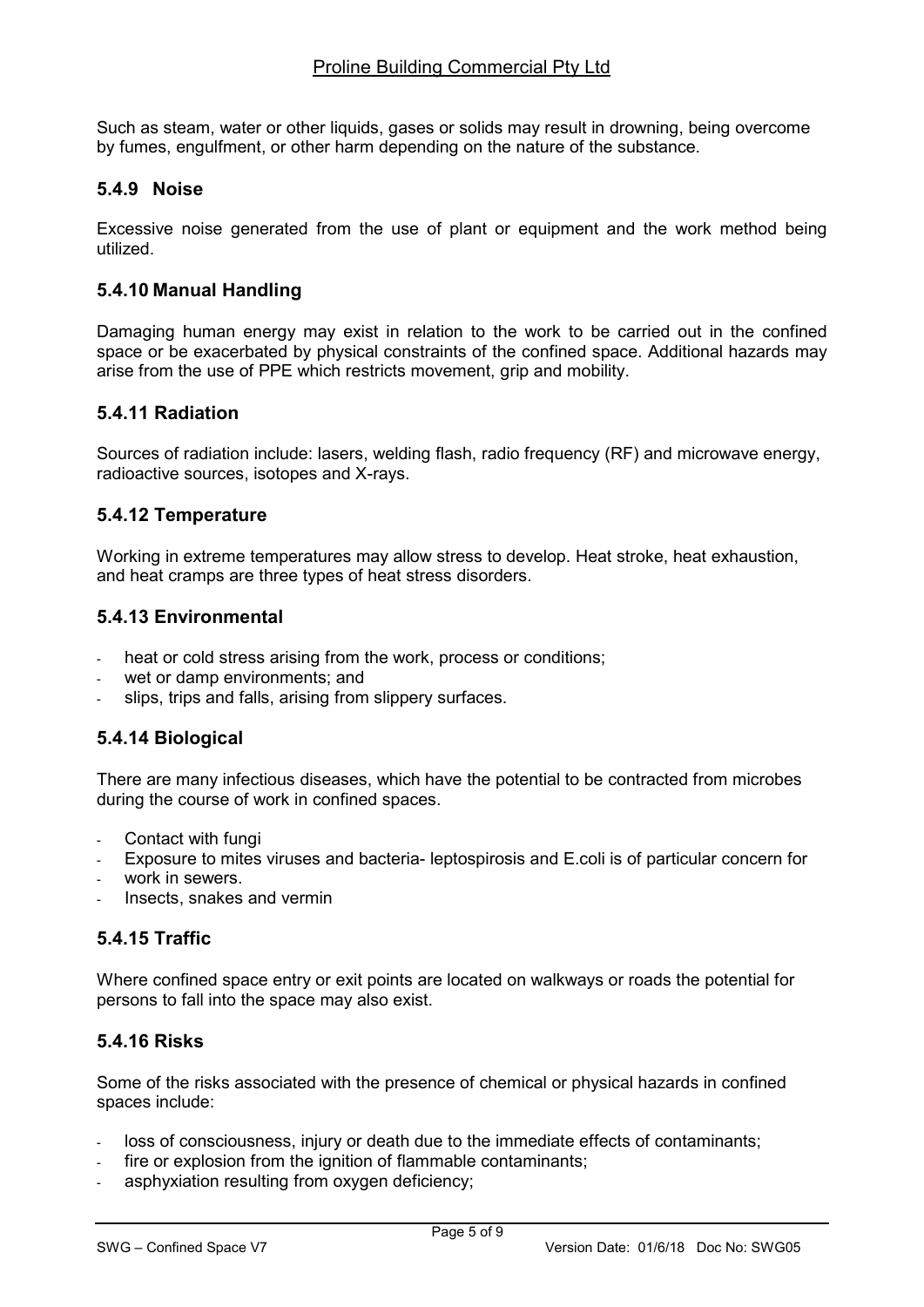- enhanced combustibility and spontaneous combustion resulting from an excess of oxygen; and
- asphyxiation resulting from engulfment by stored material including grain, sand, flour or
- fertiliser

## 6.0 Entry & Exit Points of a Confined Space

Entry and exit points must be of adequate size to permit rescue of all persons who enter the confined space, and be safeguarded to prevent injury to others. Warning signs must be displayed

## 7.0 Entry Requirements of a Confined Space

Before any person can enter a Confined Space, a Confined Space Entry Permit Doc No: OHS107 must be completed all signatures obtained and the permit authorised by the Site Supervisor or Project Manager. There may also be a requirement to comply with the Client specifications.

A Confined Space Entry Permit is valid for a maximum of twelve hours and only for one shift.

#### Entry to a confined space must take place within one hour of the permit being approved, otherwise, all entry tests must be repeated and the permit re-validate issue of a Confined Space Entry Permit Doc No: OHS107.

The Site Supervisor is responsible for ensuring the following conditions are met prior to any work in a confined space:

- The supervisor, along the work crew involved, conducts a Confined Space Safe Work Method Statement, which has been approved by the Systems Manager.
- Review the SWMS with the crew immediately prior to commencing the task, and with those who may subsequently join the crew at a later time.
- Sample the confined space atmosphere against the following requirements and record the
- readings on the Confined Space Entry Permit Doc No: OHS107
- There is a safe oxygen level (between 19.5 and 23.5%).
- Any atmospheric contaminants in the confined space have been reduced to below the relevant exposure standards.
- The confined space is free from extremes of temperature.
- The concentration of any flammable contaminant in the atmosphere of the confined space is
- below 5% of its Lower Explosive Limit (LEL). (Note: Entry above 10% is prohibited.)
- If it is not possible to meet the above standards for oxygen and contaminants, entry to the space is only permitted with the written approval of the Site Supervisor in consultation with all involved to assess all risks, and agree personal protective equipment including air respiratory protective equipment and/or continuous gas monitoring.
- In the permit, include any precautions or instructions necessary for the safe entry and
- performance of the work.
- The authorised person (i.e. the Site Supervisor or, in their absence, the Project Manager) issues the permit to the person nominated as the 'Permit Holder'. Before issuing the permit, the authorised person must be satisfied that all safety requirements have been met.
- The Permit Holder / standby person accepts the permit and ensures the conditions stipulated are complied with at all time. This person must be confined space certified and have no other duties while performing that role. The responsibilities of the Permit Holder / standby person are to:
	- Monitor the atmosphere of the confined space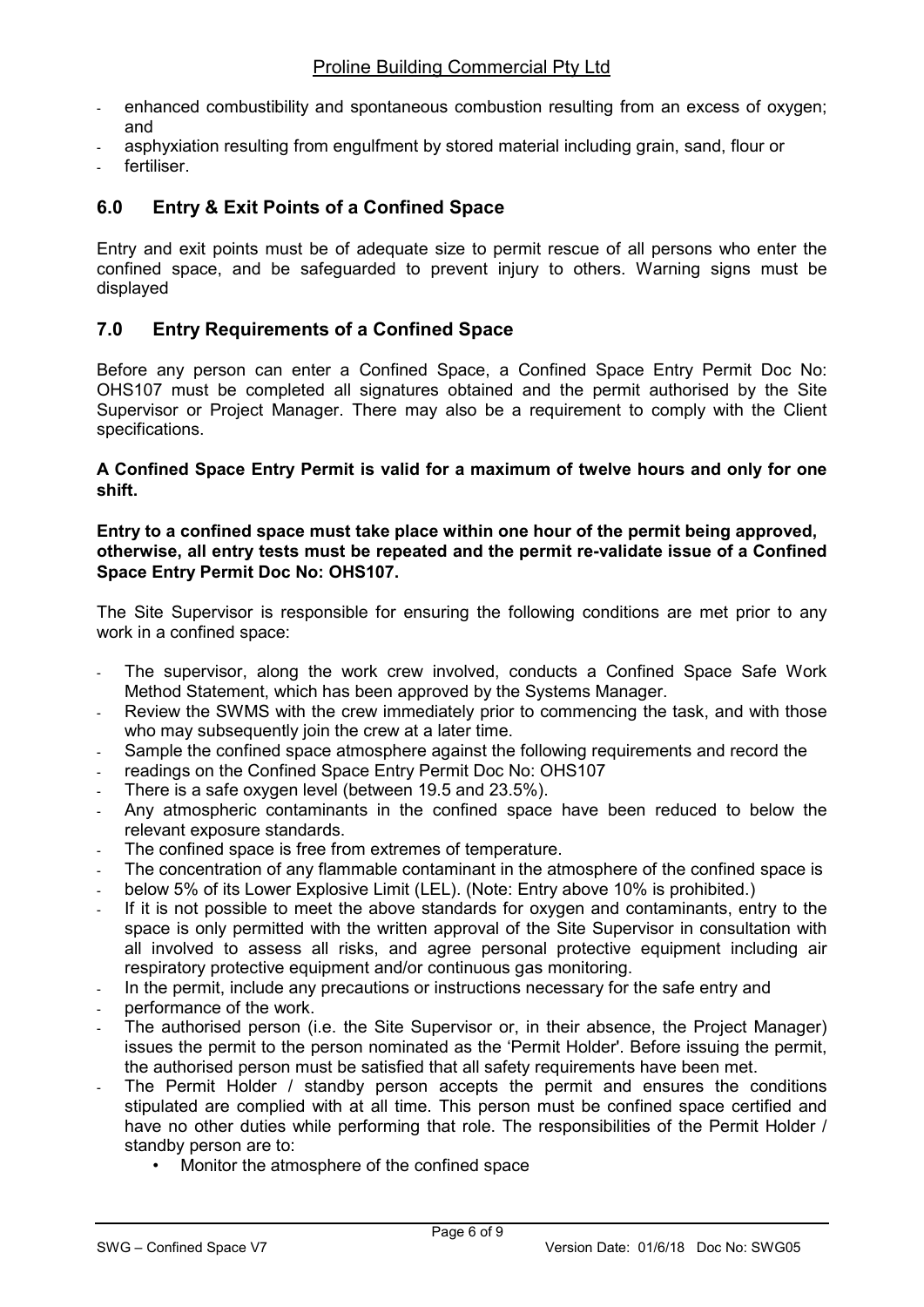- Ensure persons entering the confined space read the permit conditions and sign in and out
- Notify the supervisor if the permit is suspended or the work is complete and the permit is closed.
- Ensure that Emergency Procedures are in place for any work in a confined space and that all persons involved in the activity are aware of them. Never allow any person to enter a confined space without a documented rescue procedure.
- Ensure that any person required to work or assist with tasks involving working in a confined space:
	- has attended appropriate training in accordance with AS2865 Confined Spaces, or has documented evidence of competency as a result of training received elsewhere
	- is given adequate training in the hazards associated with working in that particular confined space is wearing the specific safety equipment required for working in a confined space, and is trained in its use.
- Ensure that every person signs the Entry/ Exit Log of the Permit before entering the confined space.
- During all confined space work, erect appropriate signs and barriers to warn others that confined space work is in progress and to prevent entry of persons not involved in the work.
- On completion of the work, or at the end of the shift:
	- Sign off the permit to show that the work has been completed/ceased and that all persons have left the confined space
	- Secure the confined space against entry and place signage at the entrance
	- Return the permit to the Site Supervisor or Project Manager.

Before a Confined Space is finally closed up after entry, the standby person is to personally check that no person remains inside and that all equipment and materials relating to the work done have been removed along with any signage and barricading.

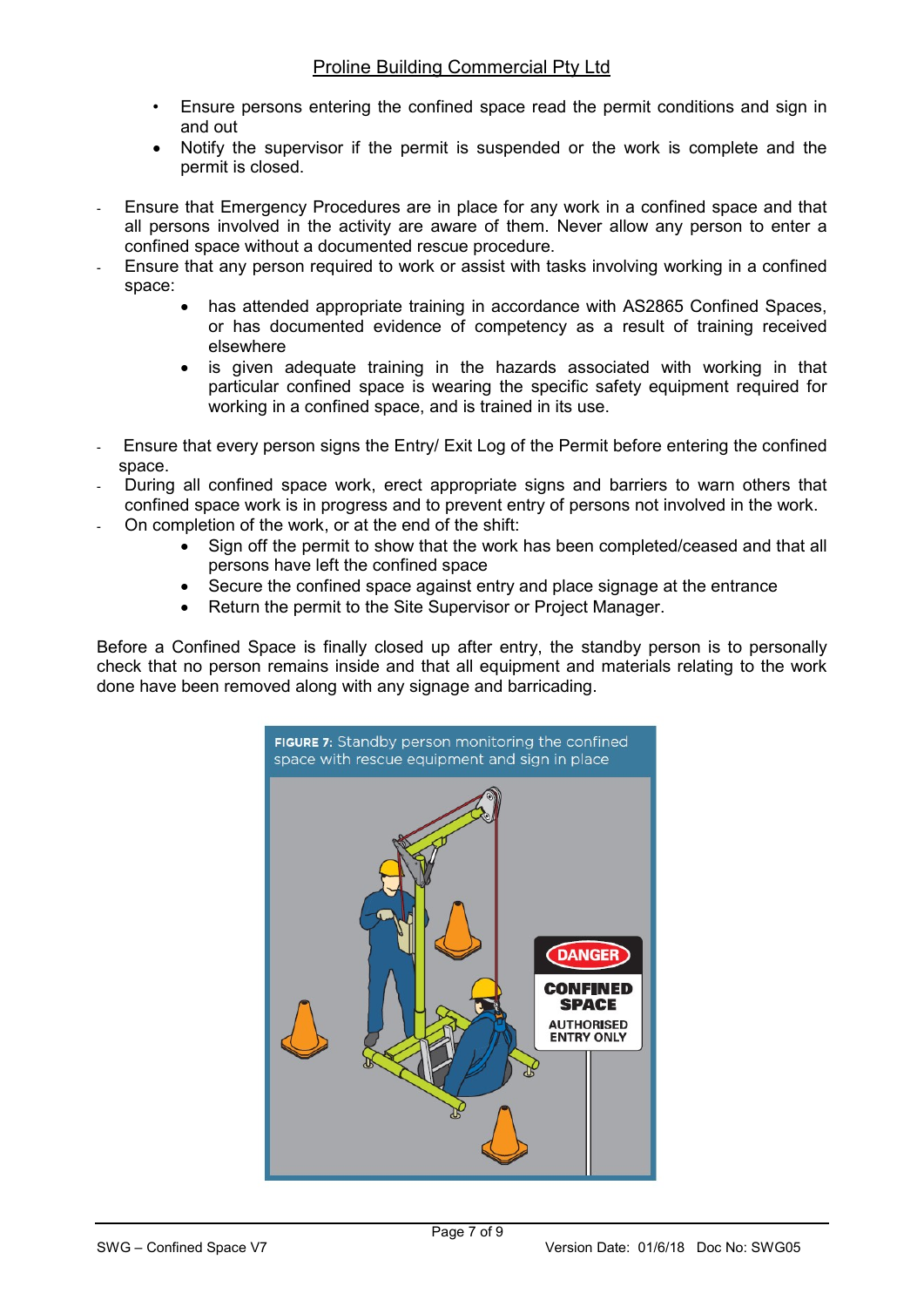# 8.0 Training

All persons with work activities related to a confined space shall be trained and assessed as competent to perform those activities. The training shall include:

- The hazards of confined spaces.
- Assessment procedures.
- Control measures.
- Emergency procedures.
- The selection, use and maintenance of safety equipment.
- Legislative requirements.

Persons shall be trained and assessed as competent to carry out these activities:

- perform work in or on a confined space
- perform confined space assessments
- issue written authorities
- design and lay out the workplace
- manage and/or control of the work in confined spaces
- maintain equipment used for the safety of persons in the confined space
- provide, fit, wear and maintain personal protective equipment
- stand-by duty
- emergency response and first aid procedures.

## 9.0 Emergency Planning

Emergency Procedures must be in place for any work in a confined space and that all persons involved in the activity must be aware of them. The emergency procedure should include what medical help could be required and from where it will be obtained. The spontaneous reaction to immediately enter and attempt a rescue from a confined space may lead to the deaths or serious injury of those attempting the rescue. Knowledge and rehearsal of emergency response procedures will help to prevent such spontaneous and inappropriate action.

## 9.1 Emergency response equipment

Emergency response equipment may include additional sets of breathing apparatus, lifelines and lifting equipment. The appropriate equipment will vary depending on the type of confined space, the risks involved and how persons in the space will be rescued.

Escape type or self rescue respiratory protective equipment for use in case of emergency may have limitations placed on it by the manufacture. This type of equipment is suitable only for certain types of emergency and is not a substitute for supplied-air respiratory protective equipment. Refer to AS/NZS 1715 Selection, use and maintenance of respiratory protective devices.

## 10. Review & Evaluation

In order to ensure this procedure remains effective, it will be reviewed by Senior Management on an annual basis or in the event of an injury or near miss resulting from any noisy activity, changes in legislation or if raised by an employees concern.